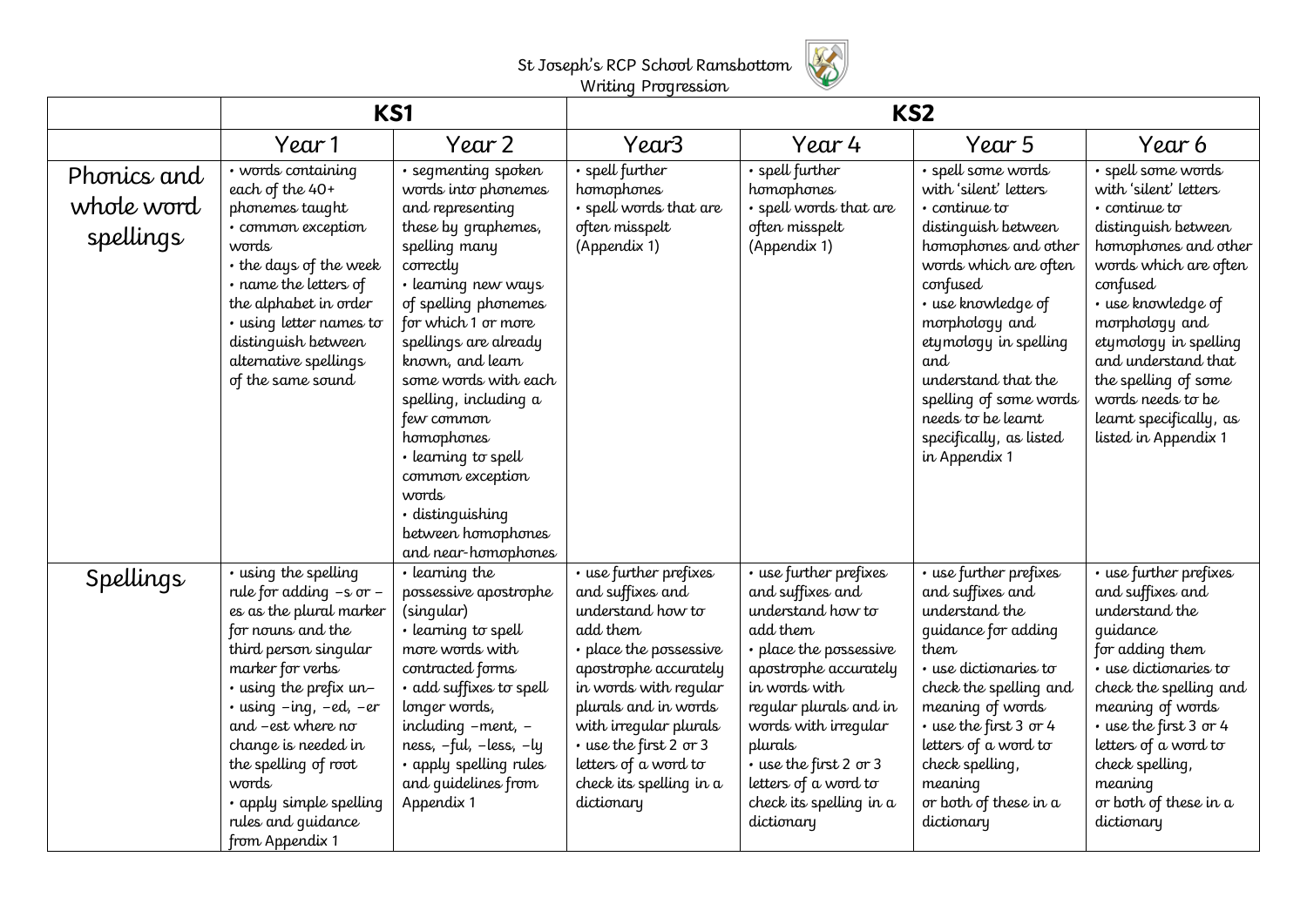|               |                                                                                                                                                                                                                                                                                                                                                              |                                                                                                                                                                                                                                                                                                                                                                                                                                                                                                               | Writing Progression                                                                                                                                                                                                                                                   |                                                                                                                                                                                                                                                                       |                                                                                                                                                                                                           |                                                                                                                                                                                                           |
|---------------|--------------------------------------------------------------------------------------------------------------------------------------------------------------------------------------------------------------------------------------------------------------------------------------------------------------------------------------------------------------|---------------------------------------------------------------------------------------------------------------------------------------------------------------------------------------------------------------------------------------------------------------------------------------------------------------------------------------------------------------------------------------------------------------------------------------------------------------------------------------------------------------|-----------------------------------------------------------------------------------------------------------------------------------------------------------------------------------------------------------------------------------------------------------------------|-----------------------------------------------------------------------------------------------------------------------------------------------------------------------------------------------------------------------------------------------------------------------|-----------------------------------------------------------------------------------------------------------------------------------------------------------------------------------------------------------|-----------------------------------------------------------------------------------------------------------------------------------------------------------------------------------------------------------|
| Transcription | $\cdot$ write from memory<br>simple sentences<br>dictated by the teacher                                                                                                                                                                                                                                                                                     | • write from memory<br>simple sentences<br>dictated by the teacher                                                                                                                                                                                                                                                                                                                                                                                                                                            | • write from memory<br>simple sentences,<br>dictated by the                                                                                                                                                                                                           | • write from memory<br>simple sentences,<br>dictated by the                                                                                                                                                                                                           |                                                                                                                                                                                                           |                                                                                                                                                                                                           |
|               | that include words<br>using the GPCs and                                                                                                                                                                                                                                                                                                                     | that include words<br>using the GPCs,                                                                                                                                                                                                                                                                                                                                                                                                                                                                         | teacher, that include<br>words and                                                                                                                                                                                                                                    | teacher, that include<br>words and                                                                                                                                                                                                                                    |                                                                                                                                                                                                           |                                                                                                                                                                                                           |
|               | common exception<br>words taught so far.                                                                                                                                                                                                                                                                                                                     | common exception<br>words and<br>punctuation taught so                                                                                                                                                                                                                                                                                                                                                                                                                                                        | punctuation taught so<br>far.                                                                                                                                                                                                                                         | punctuation taught so<br>far.                                                                                                                                                                                                                                         |                                                                                                                                                                                                           |                                                                                                                                                                                                           |
|               |                                                                                                                                                                                                                                                                                                                                                              | far.                                                                                                                                                                                                                                                                                                                                                                                                                                                                                                          |                                                                                                                                                                                                                                                                       |                                                                                                                                                                                                                                                                       |                                                                                                                                                                                                           |                                                                                                                                                                                                           |
| Handwriting   | · sit correctly at a<br>table, holding a pencil<br>comfortably and<br>correctly<br>· begin to form lower-<br>case letters in the<br>correct direction,<br>starting and finishing<br>in the right place<br>• form capital letters<br>· form digits 0-9<br>· understand which<br>letters belong to which<br>handwriting<br>'families' and to<br>practise these | · form lower-case<br>letters of the correct<br>size relative to one<br>another<br>· start using some of<br>the diagonal and<br>horizontal strokes<br>needed to join letters<br>and understand which<br>letters, when<br>adjacent to one<br>another, are best left<br>unjoined<br>• write capital letters<br>and digits of the<br>correct size,<br>orientation and<br>relationship to one<br>another and to lower-<br>case letters<br>· use spacing between<br>words that reflects the<br>size of the letters. | • use the diagonal and<br>horizontal strokes that<br>are needed to<br>join letters and<br>understand which<br>letters, when adjacent<br>to one another, are<br>best left unjoined<br>• increase the<br>legibility, consistency<br>and quality of their<br>handwriting | • use the diagonal and<br>horizontal strokes that<br>are needed to<br>join letters and<br>understand which<br>letters, when adjacent<br>to one another, are<br>best left unjoined<br>• increase the<br>legibility, consistency<br>and quality of their<br>handwriting | • choosing which<br>shape of a letter to use<br>when given choices<br>and deciding whether<br>or not to join specific<br>letters<br>• choosing the writing<br>implement that is best<br>suited for a task | · choosing which<br>shape of a letter to use<br>when given choices<br>and deciding whether<br>or not to join specific<br>letters<br>• choosing the writing<br>implement that is best<br>suited for a task |
| Contexts for  |                                                                                                                                                                                                                                                                                                                                                              | · writing narratives<br>about personal                                                                                                                                                                                                                                                                                                                                                                                                                                                                        | · discussing writing<br>similar to that which                                                                                                                                                                                                                         | · discussing writing<br>similar to that which                                                                                                                                                                                                                         | · identifying the<br>audience for and                                                                                                                                                                     | · identifying the<br>audience for and                                                                                                                                                                     |
| writing       |                                                                                                                                                                                                                                                                                                                                                              | experiences and those                                                                                                                                                                                                                                                                                                                                                                                                                                                                                         | they are planning to                                                                                                                                                                                                                                                  | they are planning to                                                                                                                                                                                                                                                  | purpose of the writing,                                                                                                                                                                                   | purpose of the writing,                                                                                                                                                                                   |
|               |                                                                                                                                                                                                                                                                                                                                                              | of others (real and                                                                                                                                                                                                                                                                                                                                                                                                                                                                                           | write in order to                                                                                                                                                                                                                                                     | write in order to                                                                                                                                                                                                                                                     | selecting the                                                                                                                                                                                             | selecting the                                                                                                                                                                                             |
|               |                                                                                                                                                                                                                                                                                                                                                              | fictional)<br>• writing about real                                                                                                                                                                                                                                                                                                                                                                                                                                                                            | understand and learn<br>from its structure,                                                                                                                                                                                                                           | understand and learn<br>from its structure,                                                                                                                                                                                                                           | appropriate form and<br>using other similar                                                                                                                                                               | appropriate form and<br>using other similar                                                                                                                                                               |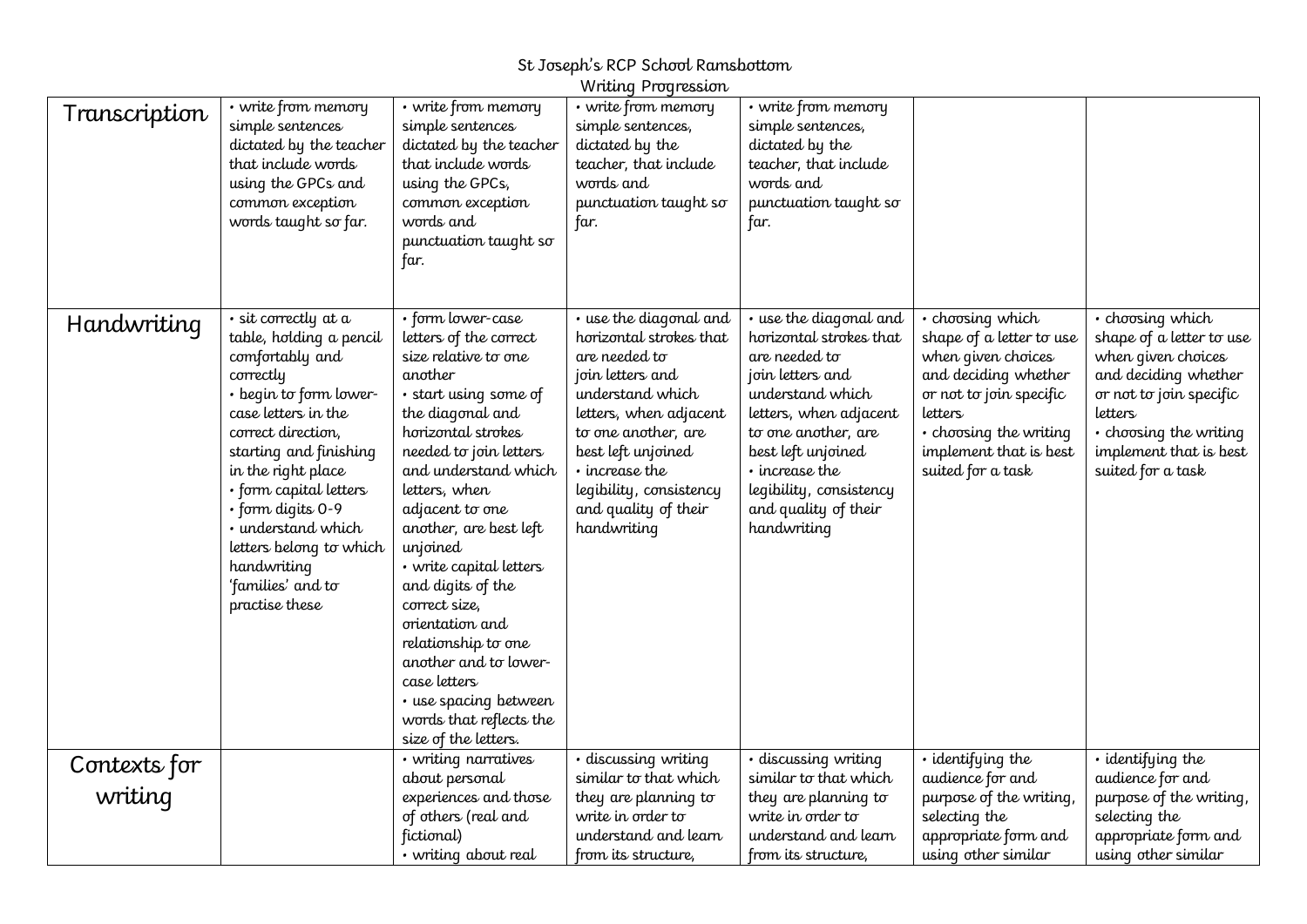#### St Joseph's RCP School Ramsbottom Writing Progression.

|          |                                                                                                                                    |                                                                                                                                               | <i>v</i> immy rogressive                                                                                                                                                                                               |                                                                                                                                                                                               |                                                                                                                                                                                                                                                                                                                                                                                                                                                                                                                                          |                                                                                                                                                                                                                                                                                                                                                                                                                                                                                                                                          |
|----------|------------------------------------------------------------------------------------------------------------------------------------|-----------------------------------------------------------------------------------------------------------------------------------------------|------------------------------------------------------------------------------------------------------------------------------------------------------------------------------------------------------------------------|-----------------------------------------------------------------------------------------------------------------------------------------------------------------------------------------------|------------------------------------------------------------------------------------------------------------------------------------------------------------------------------------------------------------------------------------------------------------------------------------------------------------------------------------------------------------------------------------------------------------------------------------------------------------------------------------------------------------------------------------------|------------------------------------------------------------------------------------------------------------------------------------------------------------------------------------------------------------------------------------------------------------------------------------------------------------------------------------------------------------------------------------------------------------------------------------------------------------------------------------------------------------------------------------------|
|          |                                                                                                                                    | events<br>• writing poetry<br>• writing for different<br>purposes                                                                             | vocabulary and<br>qrammar                                                                                                                                                                                              | vocabulary and<br>qrammar                                                                                                                                                                     | writing as models for<br>their own<br>· in writing narratives,<br>considering how<br>authors have<br>developed characters<br>and settings in what<br>pupils have read,<br>listened to or seen<br>performed                                                                                                                                                                                                                                                                                                                               | writing as models for<br>their own<br>· in writing narratives,<br>considering how<br>authors have<br>developed characters<br>and settings in what<br>pupils have read,<br>listened to or seen<br>performed                                                                                                                                                                                                                                                                                                                               |
| Drafting | • sequencing sentences<br>to form short<br>narratives<br>• re-reading what they<br>have written to check<br>that it makes<br>sense | • writing down ideas<br>and/or key words,<br>including new<br>vocabulary<br>• encapsulating what<br>they want to say,<br>sentence by sentence | · organising<br>paragraphs around a<br>theme<br>· in narratives,<br>creating settings,<br>characters and plot<br>• in non-narrative<br>material, using simple<br>organisational devices<br>(headings &<br>subheadings) | · organising<br>paragraphs around a<br>theme<br>· in narratives,<br>creating settings,<br>characters and plot<br>$\cdot$ in non-narrative<br>material, using simple<br>organisational devices | · selecting appropriate<br>grammar and<br>vocabulary,<br>understanding<br>how such choices can<br>change and enhance<br>meaning<br>· in narratives,<br>describing settings,<br>characters and<br>atmosphere and<br>integrating dialogue to<br>convey character and<br>advance the action<br>· précising longer<br>passages<br>• using a wide range<br>of devices to build<br>cohesion within and<br>across paragraphs<br>• using further<br>organisational and<br>presentational devices<br>to structure text and to<br>quide the reader | · selecting appropriate<br>grammar and<br>vocabulary,<br>understanding how<br>such choices can<br>change and enhance<br>meaning<br>· in narratives,<br>describing settings,<br>characters and<br>atmosphere and<br>integrating dialogue to<br>convey character and<br>advance the action<br>· précising longer<br>passages<br>• using a wide range<br>of devices to build<br>cohesion within and<br>across paragraphs<br>• using further<br>organisational and<br>presentational devices<br>to structure text and to<br>quide the reader |
| Editing  | • discuss what they                                                                                                                | • evaluating their                                                                                                                            | • assessing the                                                                                                                                                                                                        | • assessing the                                                                                                                                                                               | • assessing the                                                                                                                                                                                                                                                                                                                                                                                                                                                                                                                          | • assessing the                                                                                                                                                                                                                                                                                                                                                                                                                                                                                                                          |
|          | have written with the<br>teacher or other pupils                                                                                   | writing with the<br>teacher and other                                                                                                         | effectiveness of their<br>own and others'                                                                                                                                                                              | effectiveness of their<br>own and others'                                                                                                                                                     | effectiveness of their<br>own and others'                                                                                                                                                                                                                                                                                                                                                                                                                                                                                                | effectiveness of their<br>own and others'                                                                                                                                                                                                                                                                                                                                                                                                                                                                                                |
|          |                                                                                                                                    | pupils                                                                                                                                        | writing and                                                                                                                                                                                                            | writing and                                                                                                                                                                                   | writing                                                                                                                                                                                                                                                                                                                                                                                                                                                                                                                                  | writing                                                                                                                                                                                                                                                                                                                                                                                                                                                                                                                                  |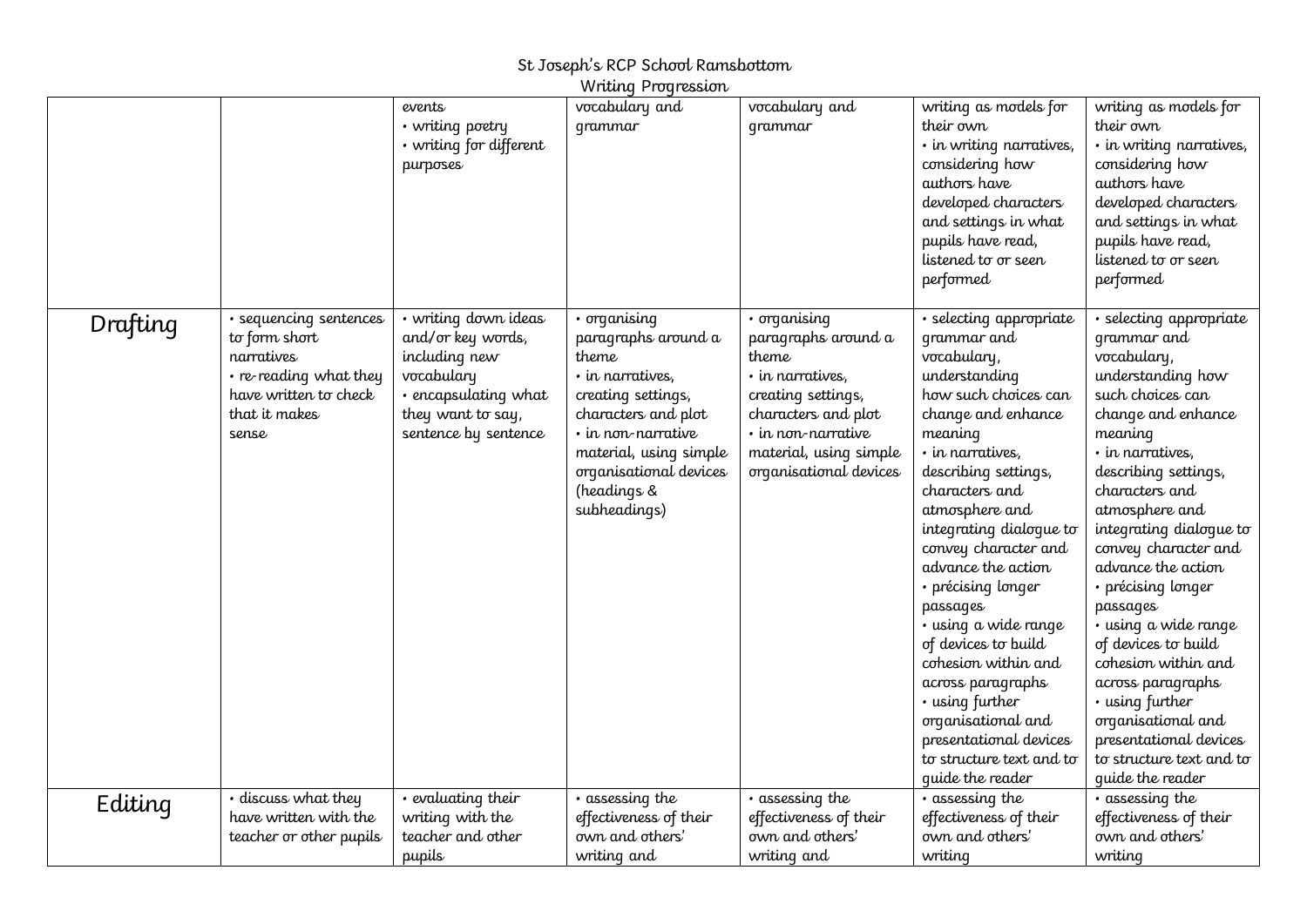|            |                                                                                                | · rereading to check<br>that their writing<br>makes sense and that<br>verbs to indicate time<br>are used correctly and<br>consistently,<br>including verbs in the<br>continuous form<br>• proofreading to check<br>for errors in spelling,<br>grammar and<br>punctuation | Writing Progression<br>suggesting<br><i>improvements</i><br>• proposing changes to<br>grammar and<br>vocabulary to improve<br>consistency, including<br>the accurate use of<br>pronouns in sentences<br>• proofread for spelling<br>and punctuation errors | suggesting<br>improvements<br>• proposing changes to<br>grammar and<br>vocabulary to improve<br>consistency, including<br>the accurate use of<br>pronouns in sentences<br>• proofread for spelling<br>and punctuation errors | · proposing changes to<br>vocabulary, grammar<br>and punctuation to<br>enhance effects and<br>clarify meaning<br>• ensuring the<br>consistent and correct<br>use of tense<br>throughout a piece of<br>writing<br>· ensuring correct<br>subject and verb<br>agreement when using<br>singular and plural,<br>distinguishing<br>between the language<br>of speech and writing<br>and choosing the<br>appropriate register | · proposing changes to<br>vocabulary, grammar<br>and punctuation<br>to enhance effects and<br>clarify meaning<br>• ensuring the<br>consistent and correct<br>use of tense<br>throughout a piece of<br>writing<br>· ensuring correct<br>subject and verb<br>agreement when using<br>singular and plural,<br>distinguishing<br>between the language<br>of speech and writing<br>and choosing the<br>appropriate register |
|------------|------------------------------------------------------------------------------------------------|--------------------------------------------------------------------------------------------------------------------------------------------------------------------------------------------------------------------------------------------------------------------------|------------------------------------------------------------------------------------------------------------------------------------------------------------------------------------------------------------------------------------------------------------|------------------------------------------------------------------------------------------------------------------------------------------------------------------------------------------------------------------------------|------------------------------------------------------------------------------------------------------------------------------------------------------------------------------------------------------------------------------------------------------------------------------------------------------------------------------------------------------------------------------------------------------------------------|------------------------------------------------------------------------------------------------------------------------------------------------------------------------------------------------------------------------------------------------------------------------------------------------------------------------------------------------------------------------------------------------------------------------|
| Performing | • read their writing<br>aloud clearly enough<br>to be heard by their<br>peers and the teacher. | · read aloud what<br>they have written with<br>appropriate intonation<br>to make the meaning<br>clear                                                                                                                                                                    | • read their own<br>writing aloud, to a<br>group or the whole<br>class, using<br>appropriate intonation<br>and controlling the<br>tone and volume so<br>that the meaning is<br>clear                                                                       | $\overline{\cdot}$ read their own<br>writing aloud, to a<br>group or the whole<br>class, using<br>appropriate intonation<br>and controlling the<br>tone and volume so<br>that the meaning is<br>clear.                       | • proofread for spelling<br>and punctuation errors<br>$\cdot$ perform their own<br>compositions, using<br>appropriate<br>intonation, volume,<br>and movement so that<br>meaning is clear.                                                                                                                                                                                                                              | • proofread for spelling<br>and punctuation errors<br>• perform their own<br>compositions, using<br>appropriate<br>intonation, volume,<br>and movement so that<br>meaning is clear.                                                                                                                                                                                                                                    |
| Vocabulary | • leaving spaces<br>between words<br>· joining words and<br>joining clauses using<br>"and"     | · expanded noun<br>phrases to describe<br>and specify                                                                                                                                                                                                                    | • extending the range<br>of sentences with more<br>than one clause by<br>using a wider range of<br>conjunctions,<br>including when, if,<br>because, although<br>• choosing nouns or<br>pronouns                                                            | · extending the range<br>of sentences with more<br>than one clause by<br>using a wider range of<br>conjunctions,<br>including when, if,<br>because, although<br>• choosing nouns or<br>pronouns                              | $\overline{\cdot}$ use a thesaurus<br>• using expanded noun<br>phrases to convey<br>complicated<br>information concisely<br>· using modal verbs or<br>adverbs to indicate<br>degrees of possibility                                                                                                                                                                                                                    | · use a thesaurus<br>• using expanded noun<br>phrases to convey<br>complicated<br>information concisely<br>· using modal verbs or<br>adverbs to indicate<br>degrees of possibility                                                                                                                                                                                                                                     |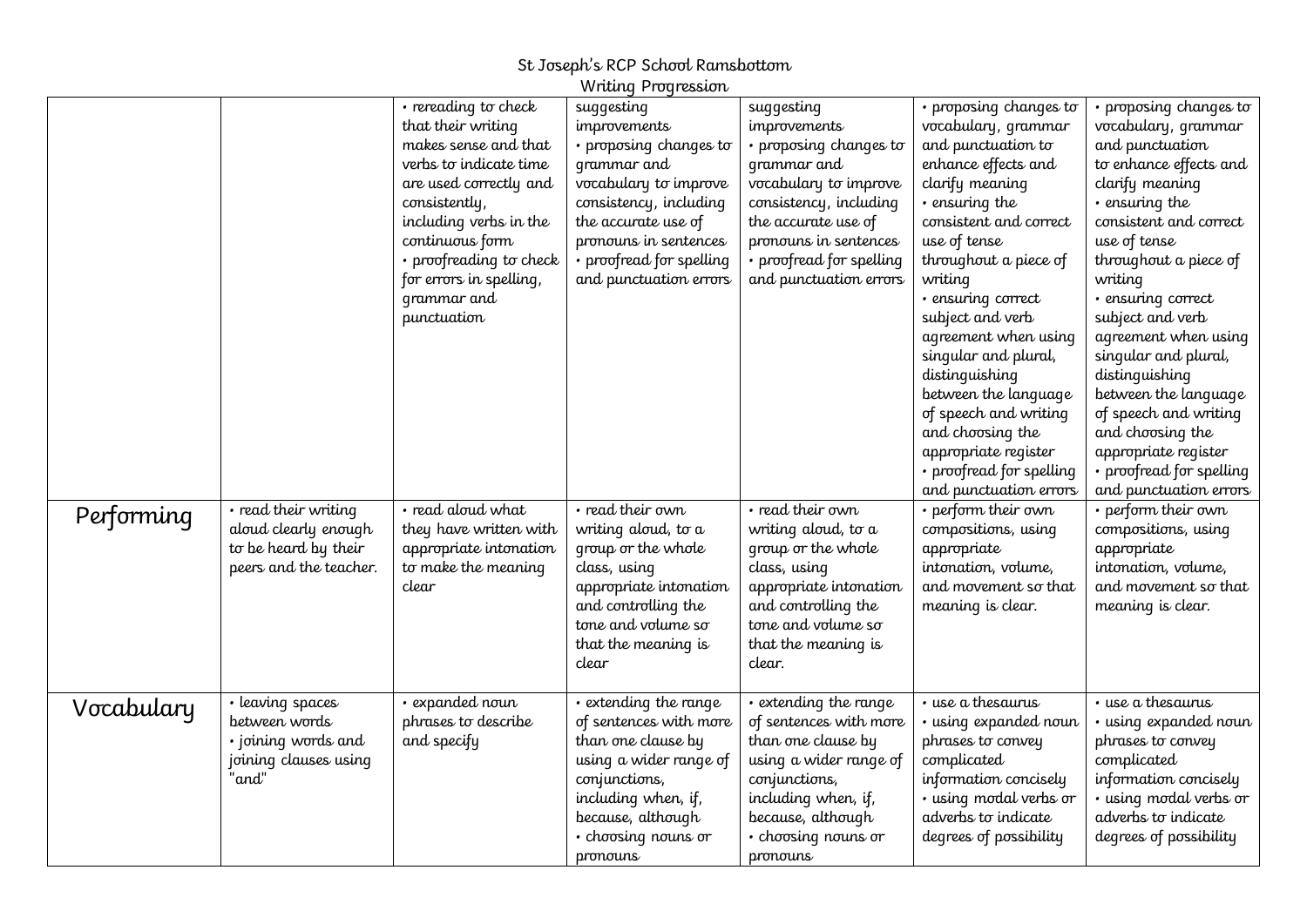|             |                                                                                                                                                                                                                                                                                                                                                                                                                                             |                                                                                                                                                                                                                                                                                                                                                                                                                                                                                                           | Writing Progression                                                                                                                                                                                                                              |                                                                                                                                                                                                                                                                               |                                                                                                                                                                                                                                                                                                                                                                                                 |                                                                                                                                                                                                                                                                                                                                                                                                                                                                                                                               |
|-------------|---------------------------------------------------------------------------------------------------------------------------------------------------------------------------------------------------------------------------------------------------------------------------------------------------------------------------------------------------------------------------------------------------------------------------------------------|-----------------------------------------------------------------------------------------------------------------------------------------------------------------------------------------------------------------------------------------------------------------------------------------------------------------------------------------------------------------------------------------------------------------------------------------------------------------------------------------------------------|--------------------------------------------------------------------------------------------------------------------------------------------------------------------------------------------------------------------------------------------------|-------------------------------------------------------------------------------------------------------------------------------------------------------------------------------------------------------------------------------------------------------------------------------|-------------------------------------------------------------------------------------------------------------------------------------------------------------------------------------------------------------------------------------------------------------------------------------------------------------------------------------------------------------------------------------------------|-------------------------------------------------------------------------------------------------------------------------------------------------------------------------------------------------------------------------------------------------------------------------------------------------------------------------------------------------------------------------------------------------------------------------------------------------------------------------------------------------------------------------------|
|             | · regular plural noun                                                                                                                                                                                                                                                                                                                                                                                                                       | · sentences with                                                                                                                                                                                                                                                                                                                                                                                                                                                                                          | appropriately for<br>clarity and cohesion<br>and to avoid repetition<br>· using conjunctions,<br>adverbs and<br>prepositions to express<br>time and cause (and<br>place)<br>• using the present                                                  | appropriately for<br>clarity and cohesion<br>and to avoid repetition<br>· using fronted                                                                                                                                                                                       |                                                                                                                                                                                                                                                                                                                                                                                                 |                                                                                                                                                                                                                                                                                                                                                                                                                                                                                                                               |
| Grammar     | suffixes (-s, -es)<br>• verb suffixes where<br>root word is<br>unchanged (-ing, -ed,<br>$-er$ )<br>$\cdot$ un-prefix to change<br>meaning of<br>adjectives/adverbs<br>$\cdot$ to combine words to<br>make sentences,<br>including using and<br>· Sequencing sentences<br>to form short<br>narratives<br>• separation of words<br>with spaces<br>· sentence<br>demarcation $( . 1 ? )$<br>· capital letters for<br>names and pronoun<br>'I') | different forms:<br>statement, question,<br>exclamation,<br>command<br>• the present and past<br>tenses correctly and<br>consistently including<br>the progressive form<br>· subordination (using<br>when, if, that, or<br>because) and<br>coordination (using or,<br>and, or but)<br>· some features of<br>written Standard<br>English<br>• suffixes to form new<br>words (-ful, -er, -ness)<br>• sentence<br>demarcation<br>· commas in lists<br>· apostrophes for<br>omission & singular<br>possession | perfect form of verbs in<br>contrast to the past<br>tense<br>• form nouns using<br>prefixes (super-, anti-)<br>• use the correct form<br>of 'a' or 'an'<br>• word families based<br>on common words<br>(solve, solution,<br>dissolve, insoluble) | adverbials<br>· difference between<br>plural and possesive -<br>$\mathsf{s}$<br>· Standard English<br>verb inflections (I did<br>vs I done)<br>· extended noun<br>phrases, including<br>with prepositions<br>· appropriate choice of<br>pronoun or noun to<br>create cohesion | • using the perfect<br>form of verbs to mark<br>relationships of time<br>and cause<br>· using relative clauses<br>beginning with who,<br>which, where, when,<br>whose, that or with an<br>implied (ie omitted)<br>relative pronoun<br>· converting nouns or<br>adjectives into verbs<br>• verb prefixes<br>· devices to build<br>cohesion, including<br>adverbials of time,<br>place and number | • recognising<br>vocabulary and<br>structures that are<br>appropriate for<br>formal speech and<br>writing, including<br>subjunctive forms<br>• using passive verbs<br>to affect the<br>presentation of<br>information in a<br>sentence<br>• using the perfect<br>form of verbs to mark<br>relationships of time<br>and cause<br>· differences in<br>informal and formal<br>language<br>• synonyms &<br>Antonyms<br>• further cohesive<br>devices such as<br>grammatical<br>connections and<br>adverbials<br>• use of ellipsis |
| Punctuation | $\cdot$ beginning to<br>punctuate sentences<br>using a capital letter<br>and a full stop,                                                                                                                                                                                                                                                                                                                                                   | • learning how to use<br>both familiar and new<br>punctuation correctly,<br>including full stops,                                                                                                                                                                                                                                                                                                                                                                                                         | • using and<br>punctuating direct<br>speech (i.e. Inverted<br>commas)                                                                                                                                                                            | • using commas after<br>fronted adverbials<br>· indicating possession<br>by using the                                                                                                                                                                                         | · using commas to<br>clarify meaning or<br>avoid ambiquity in<br>writing                                                                                                                                                                                                                                                                                                                        | • using hyphens to<br>avoid ambiquity<br>· using semicolons,<br>colons or dashes to                                                                                                                                                                                                                                                                                                                                                                                                                                           |